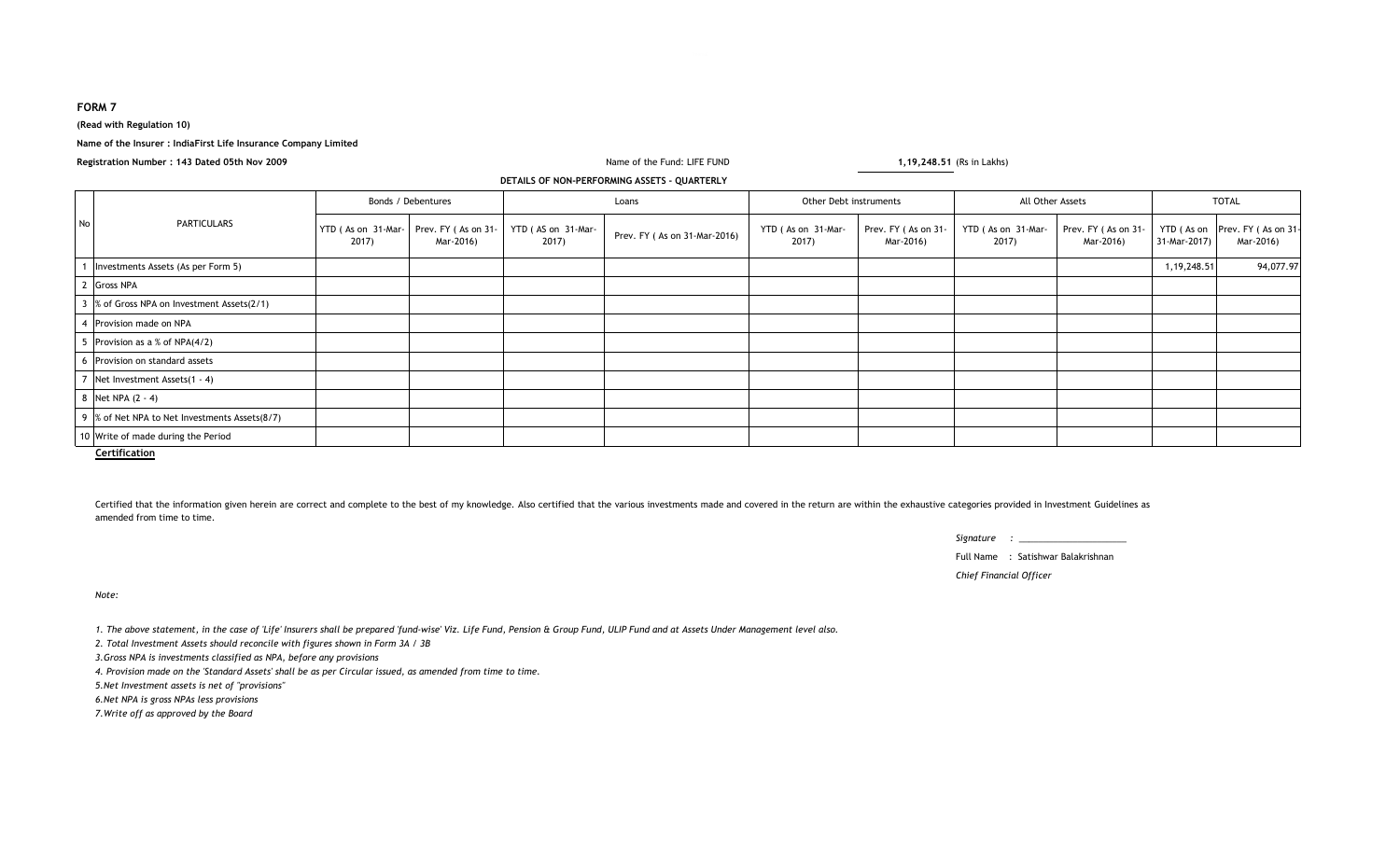# **(Read with Regulation 10) Name of the Insurer : IndiaFirst Life Insurance Company LimitedRegistration Number : 143 Dated 05th Nov 2009**

#### Name of the Fund: PENSION AND GEN ANNUITY BUSINESS **5,95,340.18** (Rs in Lakhs) **DETAILS OF NON-PERFORMING ASSETS - QUARTERLY**

|    |                                                                                                           | Bonds / Debentures |                     | Loans              |                              | Other Debt instruments |                     | All Other Assets   |                     | <b>TOTAL</b> |                                |
|----|-----------------------------------------------------------------------------------------------------------|--------------------|---------------------|--------------------|------------------------------|------------------------|---------------------|--------------------|---------------------|--------------|--------------------------------|
| No | PARTICULARS                                                                                               | YTD (As on 31-Mar- | Prev. FY (As on 31- | YTD (AS on 31-Mar- | Prev. FY (As on 31-Mar-2016) | YTD (AS on 31-Mar-     | Prev. FY (As on 31- | YTD (As on 31-Mar- | Prev. FY (As on 31- |              | YTD (AS on Prev. FY (As on 31- |
|    |                                                                                                           | 2017)              | Mar-2016)           | 2017)              |                              | 2017)                  | Mar-2016)           | 2017)              | Mar-2016)           | 31-Mar-2017) | Mar-2016)                      |
|    | Investments Assets (As per Form 5)                                                                        |                    |                     |                    |                              |                        |                     |                    |                     | 5,95,340.18  | 4,70,892.98                    |
|    | 2 Gross NPA                                                                                               |                    |                     |                    |                              |                        |                     |                    |                     |              |                                |
|    | 3 % of Gross NPA on Investment Assets(2/1)                                                                |                    |                     |                    |                              |                        |                     |                    |                     |              |                                |
|    | Provision made on NPA                                                                                     |                    |                     |                    |                              |                        |                     |                    |                     |              |                                |
|    | Provision as a % of $NPA(4/2)$                                                                            |                    |                     |                    |                              |                        |                     |                    |                     |              |                                |
|    | Provision on standard assets                                                                              |                    |                     |                    |                              |                        |                     |                    |                     |              |                                |
|    | Net Investment Assets(1 - 4)                                                                              |                    |                     |                    |                              |                        |                     |                    |                     |              |                                |
|    | 8 Net NPA (2 - 4)                                                                                         |                    |                     |                    |                              |                        |                     |                    |                     |              |                                |
|    | 9 % of Net NPA to Net Investments Assets (8/7)                                                            |                    |                     |                    |                              |                        |                     |                    |                     |              |                                |
|    | 10 Write of made during the Period<br>$\mathcal{L}$ and $\mathcal{L}$ and $\mathcal{L}$ and $\mathcal{L}$ |                    |                     |                    |                              |                        |                     |                    |                     |              |                                |

#### **Certification**

Certified that the information given herein are correct and complete to the best of my knowledge. Also certified that the various investments made and covered in the return are within the exhaustive categories provided in amended from time to time.

> *Signature : \_\_\_\_\_\_\_\_\_\_\_\_\_\_\_\_\_\_\_\_\_\_*Full Name : Satishwar Balakrishnan*Chief Financial Officer*

*Note:*

*1. The above statement, in the case of 'Life' Insurers shall be prepared 'fund-wise' Viz. Life Fund, Pension & Group Fund, ULIP Fund and at Assets Under Management level also.*

*2. Total Investment Assets should reconcile with figures shown in Form 3A / 3B*

*3.Gross NPA is investments classified as NPA, before any provisions*

*4. Provision made on the 'Standard Assets' shall be as per Circular issued, as amended from time to time.*

*5.Net Investment assets is net of ''provisions''*

*6.Net NPA is gross NPAs less provisions*

*7.Write off as approved by the Board*

# **FORM 7**